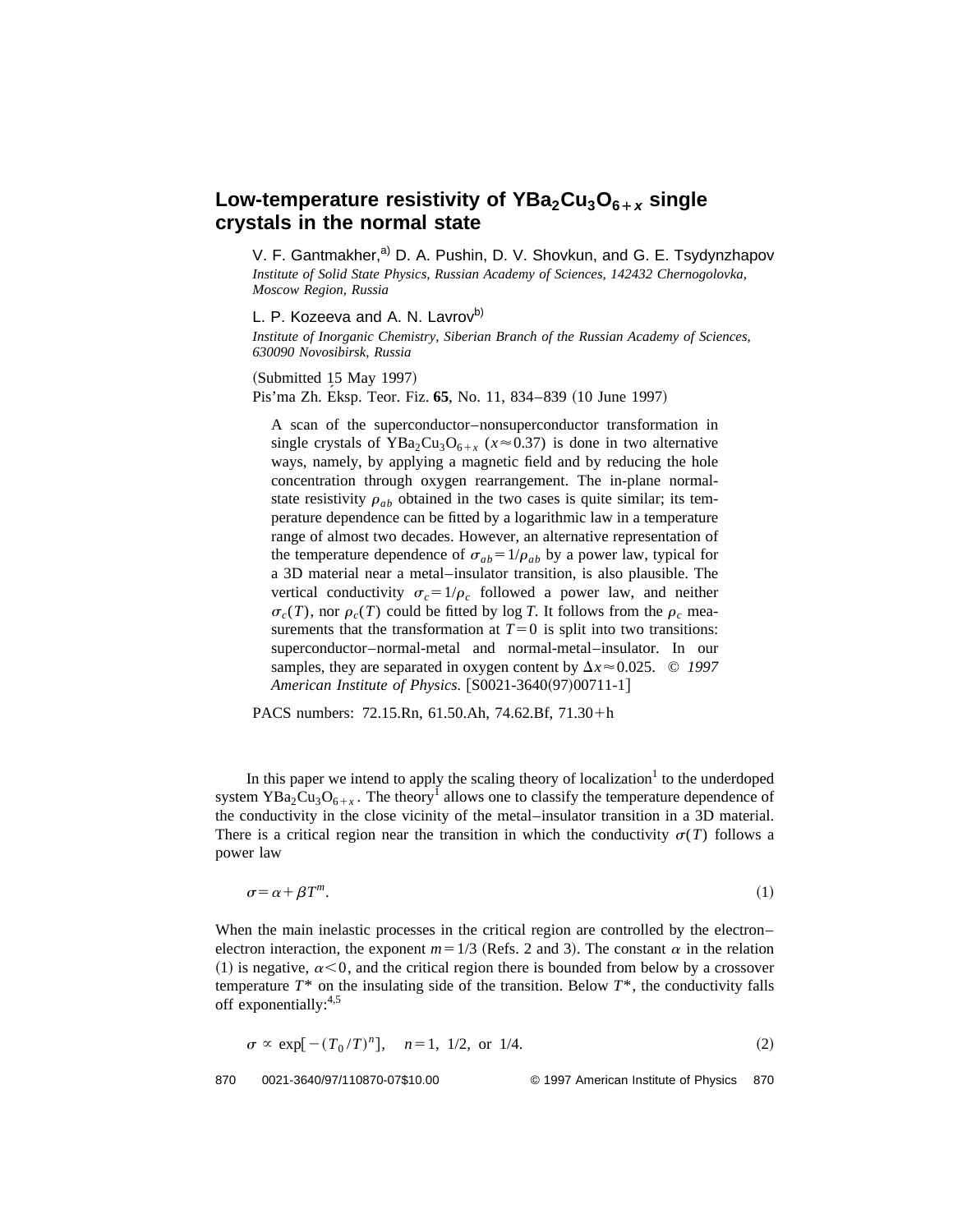The crossover temperature  $T^*$  and the constant  $\alpha$  both become zero at the transition point, so that  $\sigma(T)$  at this point is proportional to  $T^{1/3}$  (Refs. 2 and 3):

$$
\sigma = \beta T^{1/3}.\tag{3}
$$

This relation can be used for detecting the transition point.

A low-temperature crossover line exists in the critical region of the transition on the metallic side too. The conductivity here is described by dimensionless equation<sup>6</sup>

$$
s^{3/2} = s^{1/2} + t^{1/2}, \quad s = \sigma(T)/\sigma(0), \quad t = T/T^*.
$$
 (4)

The function  $s(t)$  goes over to the power laws  $(1)$  in the opposite temperature limits, with  $\alpha = \sigma(0)$  and  $m = 1/2$  at low temperatures, when  $t \le 1$ , and with  $\alpha = \frac{2}{3}\sigma(0)$  and  $m = 1/3$ when  $t \ge 1$ . It follows from Eq. (4) that at the crossover temperature, when  $t=1$ , the conductivity is  $\sigma(T^*)=1.75 \sigma(0)$ .

According to the theory,<sup>1</sup> a normal-metal–insulator transition does not exist in 2D materials: any film is expected to become insulating at  $T=0$ . With decreasing temperature, the localization starts with the so called quantum corrections to the classical conductivity  $\sigma_0$ :

$$
\sigma = \sigma_0 + \Delta \sigma = \sigma_0 + \gamma_\sigma \log T, \quad \Delta \sigma \ll \sigma_0. \tag{5}
$$

The relation  $\Delta \sigma \leq \sigma_0$  cannot be violated because the conductivity  $\sigma(T)$  is always positive. When  $\sigma_0$  and  $\Delta \sigma$  become comparable, the weak localization turns into strong localization and the logarithmic behavior  $(5)$  gives way to the exponential behavior  $(2)$ : at low enough temperature  $\sigma(T)$  should fall off exponentially.

When the metal is superconducting the pattern of the transition to the insulating state changes. In 2D the superconductor–insulator transition has been observed experimentally.<sup>7</sup> In 3D it is not clear whether such a transition can take place as a single transition or whether it would occur through a normal-metal intermediate state. In order to study the low-temperature behavior of a superconductor, one can bring it to the transition, suppress the superconductivity by a magnetic field *H*, and then investigate the transition and its vicinity with the field held constant. It had been assumed that a material with supressed superconductivity would behave at finite temperatures as an ordinary metal. However, since 1980 there have been repeated experimental indications that fpr superconducting materials there is an intermediate region in the vicinity of the transition in which the normal resistivity varies logarithmically with temperature: $8$ 

$$
\rho(T) = \rho_0 + \Delta \rho = \rho_0 - \gamma_\rho \log T. \tag{6}
$$

The temperature dependence  $(6)$  has been found in granular aluminum<sup>8</sup> and granular niobium nitride films,<sup>9</sup> in percolating lead films,<sup>10</sup> and in  $Nd_{2-x}Ce_xCuO_{4-y}$  ceramics.<sup>11</sup> In all these cases the resistance changes severalfold over the range of the logarithmic temperature dependence, the logarithmic term in  $(6)$  becoming the leading one at low temperature:

$$
\Delta \rho \gg \rho_0. \tag{7}
$$

Hence relation  $(6)$  cannot be converted into  $(5)$  despite the formal resemblance between them.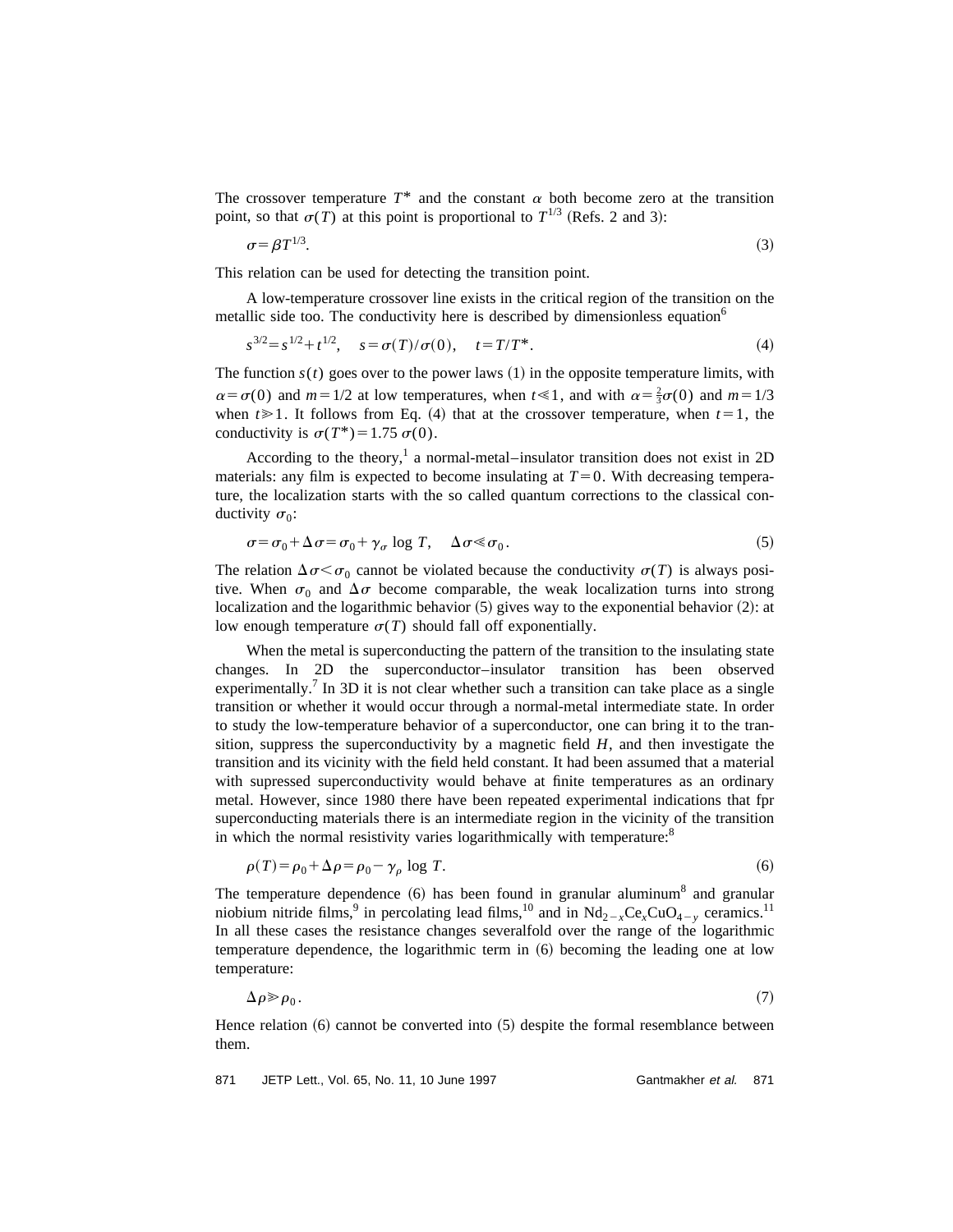Interest in this problem has been renewed after the publications by Ando, Boebinger, *et al.*,<sup>12,13</sup> which revealed the  $\log T$  term in the resistivity of underdoped  $La_{2-x}Sr_xCuO_4$  in pulsed magnetic fields of 60 T. This interest has several aspects.

(i) As the volume of experimental data is rather poor, one cannot be confident and must check whether the  $log T$  term really exists  $-$  it is not simple nor even always possible to distinguish between  $log T$  and a power-law dependence  $(1)$ .

(ii) What are the specific properties of those materials for which this term appears? If these should turn out to be exclusively high- $T_c$  superconductors<sup>11–14</sup> it would point to a specific role of strong correlations in electron systems; on the other hand, it may turn out that it is granularity which is of primary importance. $8-11,14$ 

Motivated by these goals, we present below the measurements of the temperature dependence of the in-plane  $\rho_{ab}$  and vertical  $\rho_c$  resistance of the single crystals  $YBa<sub>2</sub>Cu<sub>3</sub>O<sub>6+x</sub>$ . By decreasing the doping level in high- $T_c$  superconductor systems, one can suppress the superconducting transition temperature  $T_c$  and bring the system to the boundary of the superconducting region. In the YBaCuO system this can be done by decreasing the oxygen content or, in a limited range, by oxygen rearrangement in the planes of CuO chains.<sup>15,16</sup>

Single crystals of YBa<sub>2</sub>Cu<sub>3</sub>O<sub>6+x</sub> were grown by the flux method in alumina crucibles.<sup>17</sup> Oxygenated at 500 °C in flowing oxygen, they had a  $T_c$  of about 90–92 K and a fairly narrow resistive transition  $\Delta T_c < 1$  K. To bring the samples to the boundary of the superconducting region, the oxygen content was reduced by high-temperature  $(770-820 \degree C)$  annealing in air with subsequent quenching in liquid nitrogen.<sup>16,17</sup> To rearrange the chain-layer oxygen subsystem, the  $YBa<sub>2</sub>Cu<sub>3</sub>O<sub>6+x</sub>$  crystal was heated to 120–140 °C and quenched in liquid nitrogen. This procedure reduces the mean length of the Cu–O chains; hence, the hole doping of CuO<sub>2</sub> planes decreases.<sup>18,19</sup> The equilibrium state, with a larger hole density, can be restored simply by room-temperature aging. By dosing the aging time, one can also obtain intermediate states. Thus the quenching–aging procedure allows one to vary gradually the charge carrier density and to tune the sample state through the boundary of the superconducting region.

Special care was taken to measure reliably the separate resistivity components. The in-plane resistivity was measured on thin  $(20-40 \mu m)$  thick) plate-like crystals by the four-probe method with current contacts covering two opposite lateral surfaces of the crystal.<sup>17</sup> The contacts were painted on with silver paste and were fixed by annealing. To measure the vertical resistivity, circular current electrodes were painted on the opposite sides of the plate, with potential probes in the middle of the circles. The resistivity was measured by the standard low-frequency  $(23 \text{ Hz})$  lock-in technique in the temperature range 0.37–300 K, the measuring current being low enough to avoid any sign of sample overheating even at the lowest temperature.

Below we present the temperature dependence of the in-plane resistivity obtained for the "aged" and "quenched" states of one of the  $YBa<sub>2</sub>Cu<sub>3</sub>O<sub>6+x</sub>$  ( $x \approx 0.37$ ) crystals. For both states the resistivity passed through a minimum near 50 K. The ratio *r* of the resistance at room temperature to that at minimum was  $\approx$  3. (In terms of classical metal physics this means that the crystal is not perfect: crystals for which  $r \approx 10$  do exist.) In the quenched state, no signs of the superconducting transition were observed on the  $\rho(T)$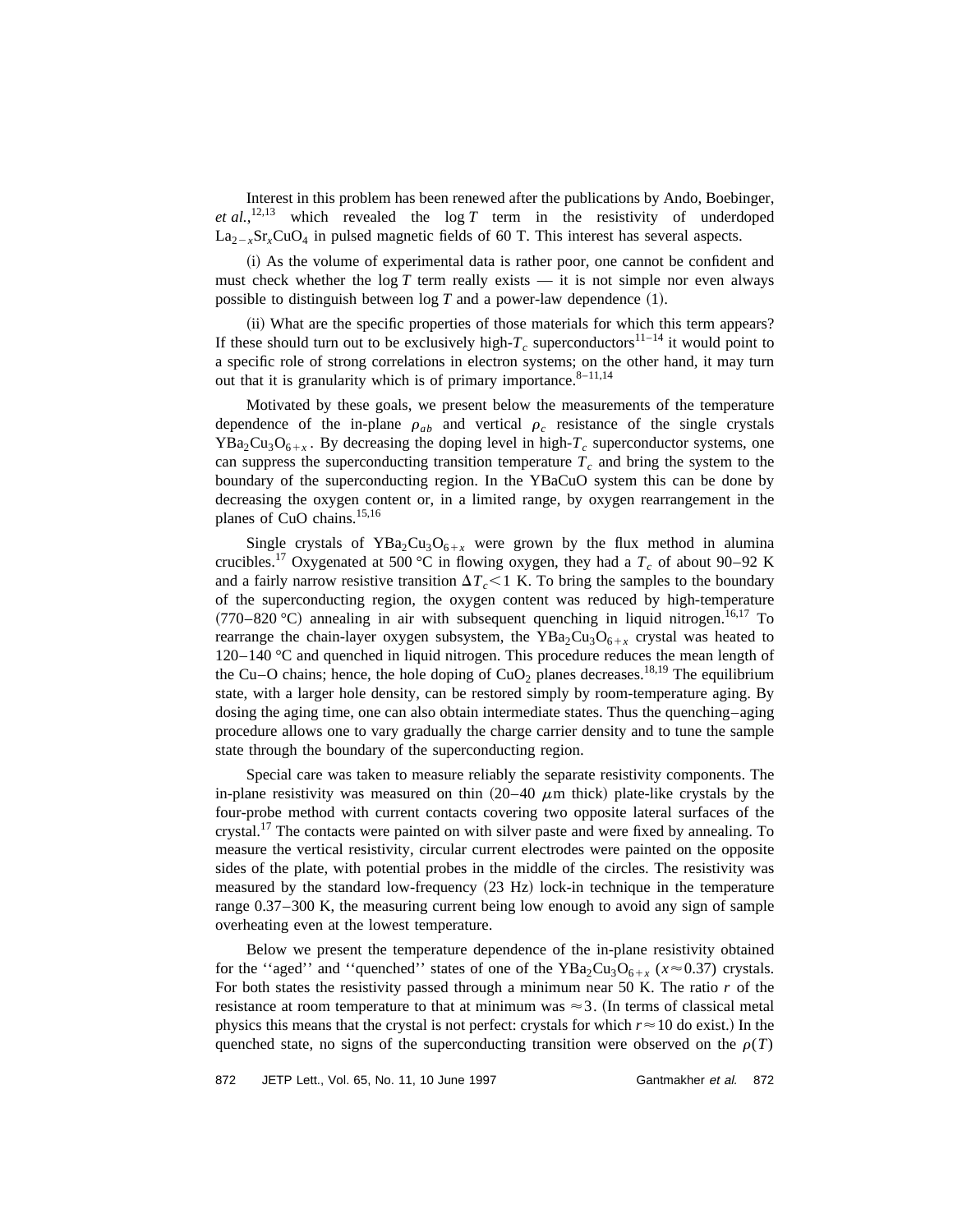

FIG. 1. In-plane resistivity versus log *T* for a YBaCuO single crystal with a fixed oxygen content but with different oxygen arrangements (quenched, intermediate, and aged states). Only the aged state is superconducting, and the set of curves demonstrates how a field **H**i*c* destroys the superconductivity. The dashed lines are an extrapolation of the linear dependence  $\rho_{ab}(\log T)$ . Experimental points are plotted only on one curve.

curve down to the lowest temperature. In the aged state, the resistivity growth at low temperatures was interrupted by the superconducting transition. Owing to the low  $T_c$ <10 K, the superconducting transition could be suppressed almost completely by the available magnetic field  $H\|_c$ .

Attempts to fit the  $\rho_{ab}(T)$  data by an exponential law (2) were unsuccessful. On the contrary, we succeeded in fitting the data by the logarithmic law  $(5)$ ; see Fig. 1. The quenched and the intermediate states, which both lack superconductivity, exhibited a resistivity which increased logarithmically with decreasing *T* over almost two decades of temperature. The magnetoresistance of the quenched state was below 1%; thus the perfect fit demonstrated in Fig. 1 obtains both with and without a magnetic field. It can be seen that with increasing magnetic field the  $\rho_{ab}(T)$  curves for the aged state make a step-bystep approach to a straight line. Apparently the deviations from the logarithmic law  $(5)$ indicate only that the highest applied field 7.7 T was not strong enough. Thus the representation of the data given in Fig. 1 agrees with that of Refs. 11–14.

However, this is not the only possible interpretation. Assuming that our sample is a 3D material, we can analyze the data with the help of Eqs.  $(1)$  and  $(4)$ . According to Fig. 2, the data for the quenched state of the sample, replotted as  $\sigma$  versus  $T^{1/3}$ , approach a straight line at large *T* and satisfy Eq. (4) with the parameter values  $\sigma(0) = 0.23$  MS/cm and  $T^*$ =0.37 K. The values for the intermediate state are  $\sigma(0)$ =0.32 MS/cm and  $T^*$ =1.25 K. Thus this approach is self-consistent: the aging of the sample increases the hole density and thereby leads to an increase of the conductance  $\sigma(0)$  and crossover temperature *T*\*.

Therefore, at this stage we cannot choose between the  $\log T$  and  $T<sup>m</sup>$  representations, i.e., between representations  $(5)$  and  $(1)$ ,  $(4)$ . We have done experiments on a crystal with  $r \approx 10$ , too, but were left with the same uncertainty. However, in any case the supercon-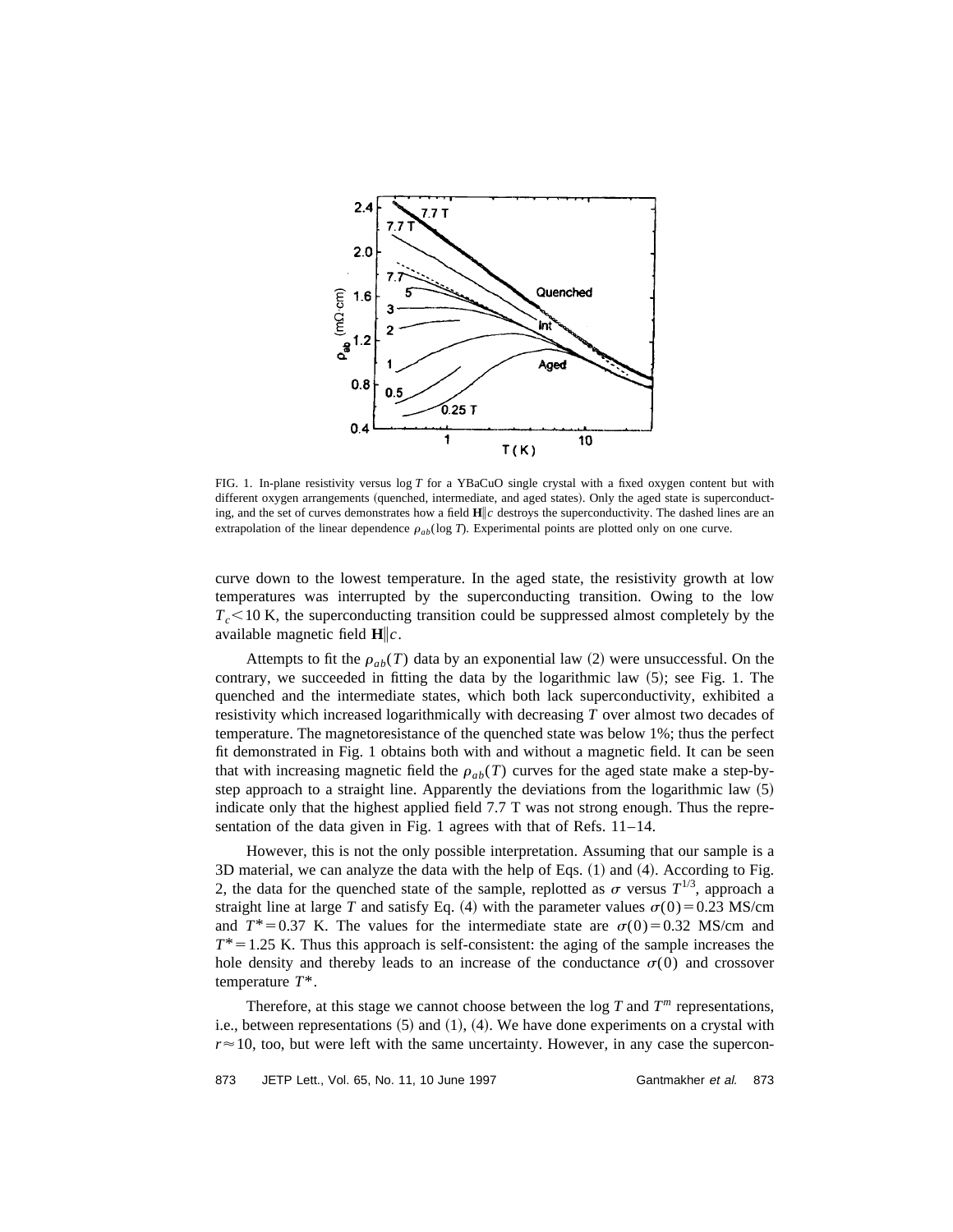

FIG. 2. The data for quenched and intermediate states from Fig. 1 replotted as  $\sigma_{ab}$  vs  $T^{1/3}$ . Solid lines – fits by Eq. (3) with the  $T^*$  values indicated by arrows, dashed lines – asymptotes in the  $t \ge 1$  region.

ducting state does not give way directly to an insulator: representation  $(5)$  would indicate that it converts into some specific strongly correlated metallic state, while representation ~1! would point to a normal-metal state. The conclusion that the transformation in YBaCuO consists of two stages: into normal metal first and into insulator after further decrease of the hole density, was made previously<sup>20</sup> on the basis of an extrapolation of the transport data from high temperatures (from above the resistance minimum). Here the extrapolation edge is far lower — only 0.4 K.

The transport properties of YBaCuO crystals near the boundary of the superconducting region are highly anisotropic, the ratio  $\rho_c / \rho_{ab}$  exceeding 10<sup>3</sup> (Ref. 21). The crystals can be regarded as a stack of weakly bound conducting  $CuO<sub>2</sub>$  planes. This brings some uncertainty to the question of whether the in-plane transport should be considered to be of a 2D or of 3D type. At the same time the vertical transport is certainly 3D, and its temperature dependence is of special interest. We have measured several crystals and present below examples of typical behavior.

Figure 3 shows the  $\rho_c$  data for two crystals annealed in air at 800 °C: *c*1 and *c*2, each in two states, quenched (curves  $c1_q$  and  $c2_q$ ) and aged ( $c1_a$  and  $c2_a$ ). They certainly do not follow log *T*, but perfectly fit the  $T^{1/3}$  representation (1) with  $\alpha$  of different signs; see inset. Hence, these aged and quenched states should be placed on different sides of the metal–insulator transition. All the data presented were obtained with a magnetic field of 7.7 T, but the magnetoresistance was small and did not affect the representation.

In the left-hand part of Fig. 3 we present in addition the curve  $c1\frac{1}{9}$  obtained for the crystal  $c1$  annealed at 780 °C and quenched; the curve is fit by Eq.  $(4)$  with  $\sigma_0$ =1.5 $\alpha$ =0.18 S/cm. The aged state of the crystal with this oxygen content reveals symptoms of superconductivity, such as the onset of a kink and positive magnetoresistance at lower temperatures. Hence, these aged and quenched states should be placed on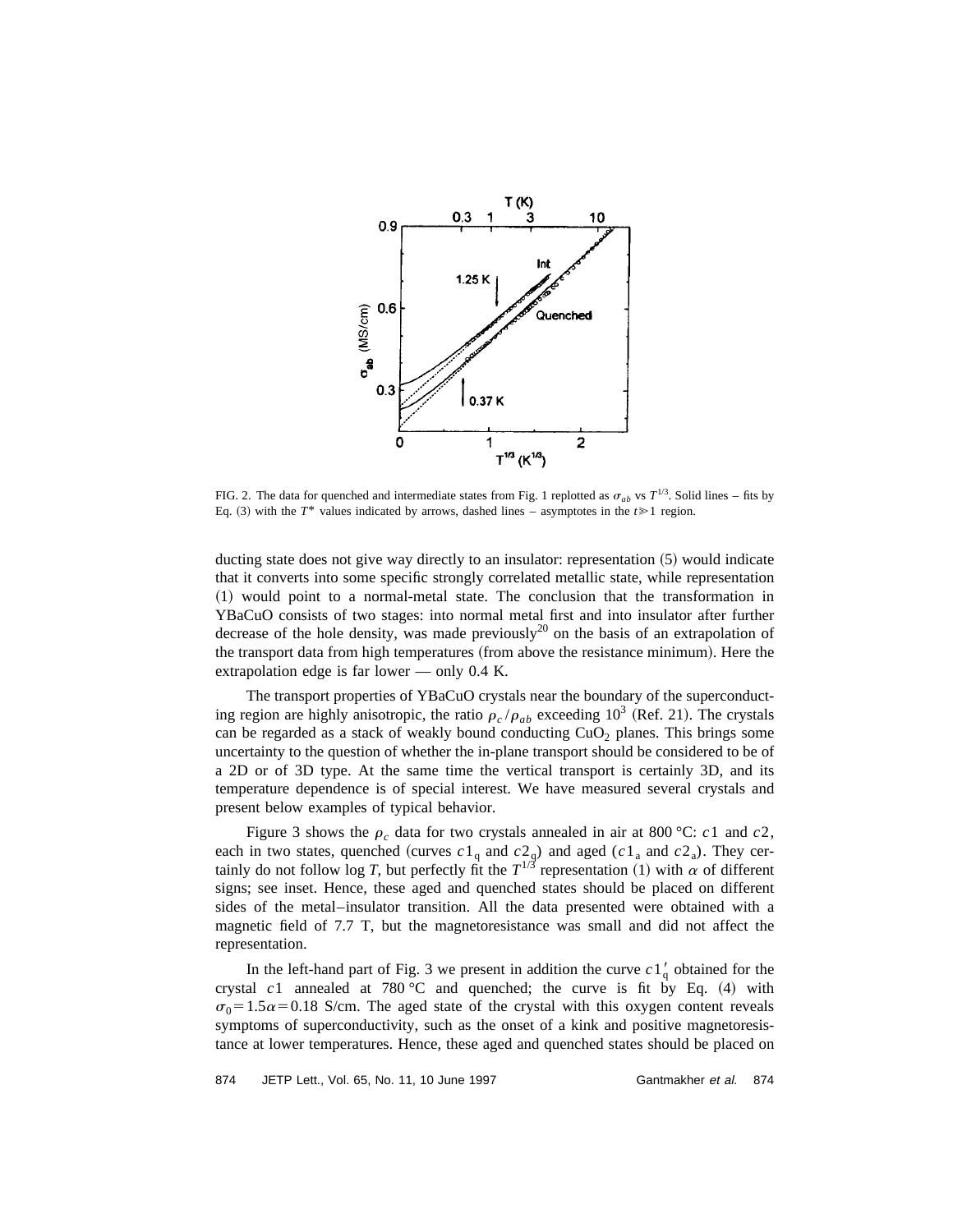

FIG. 3. Vertical resistivity data for two crystals, *c*1 and *c2*, plotted as  $\sigma_c$  versus  $T^{1/3}$  (left) and as  $\rho_c$  versus log *T* (right). The experimental points have been removed from several of the curves. The inset shows an enlarged part of the main plot.

different sides of the superconductor–normal-metal transition on the phase diagram in Figs. 5 and 7 of Ref. 16. According to these diagrams, in the 800 °C range of annealing temperatures a 20° change results in a difference of  $\Delta x \approx 0.025$  in the oxygen content and in a difference of  $\Delta n/n_c \approx 0.07$  in the hole concentration *n* normalized to the critical value  $n_c$ . Although the precise positions of the two transitions may depend on the degree of disorder in the crystals, the numbers obtained can be regarded as estimates of the distance between the superconductor–normal-metal and the metal–insulator transitions along the abscissa of the phase diagram.

In conclusion, the low-temperature  $\rho_c(T)$  curves of YBa<sub>2</sub>Cu<sub>3</sub>O<sub>6+x</sub> ( $x \approx 0.37$ ) single crystals follow a scaling temperature dependence in the vicinity of the metal–insulator transition and permit one to specify the transition point. The difference in the oxygen concentration *x* between this point and that of the normal-metal–superconductor transition is approximately  $\Delta x \approx 0.025$ . It remains still unclear whether the representation of the in-plane resistivity  $\rho_{ab}(T)$  in the region between these transitions on a log *T* scale is meaningful or whether the description by the functions  $(1)$  and  $(4)$  is more adequate.

The authors would like to thank A. Gerber, Y. Imry, and D. Khmel'nitski for helpful discussions. This work was supported by Grants RFFI 96-02-17497 and INTAS-RFBR 95-302 and by the Programs ''Superconductivity'' and ''Statistical Physics'' from the Russian Ministry of Science.

a) e-mail: gantm@issp.ac.ru

b)e-mail: lavrov@casper.che.nsk.su

<sup>&</sup>lt;sup>1</sup>E. Abrahams, P. W. Anderson, D. C. Licciardello, and T. V. Ramakrishnan, Phys. Rev. Lett. **42**, 673 (1979). <sup>2</sup>Y. Imry, J. Appl. Phys. **52**, 1817 (1981).

<sup>3</sup>B. L. Altshuler and A. G. Aronov, in *Electron*–*Electron Interactions in Disordered Systems*, A. L. Efros and M. Pollak, eds., Amsterdam: North-Holland, 1985.